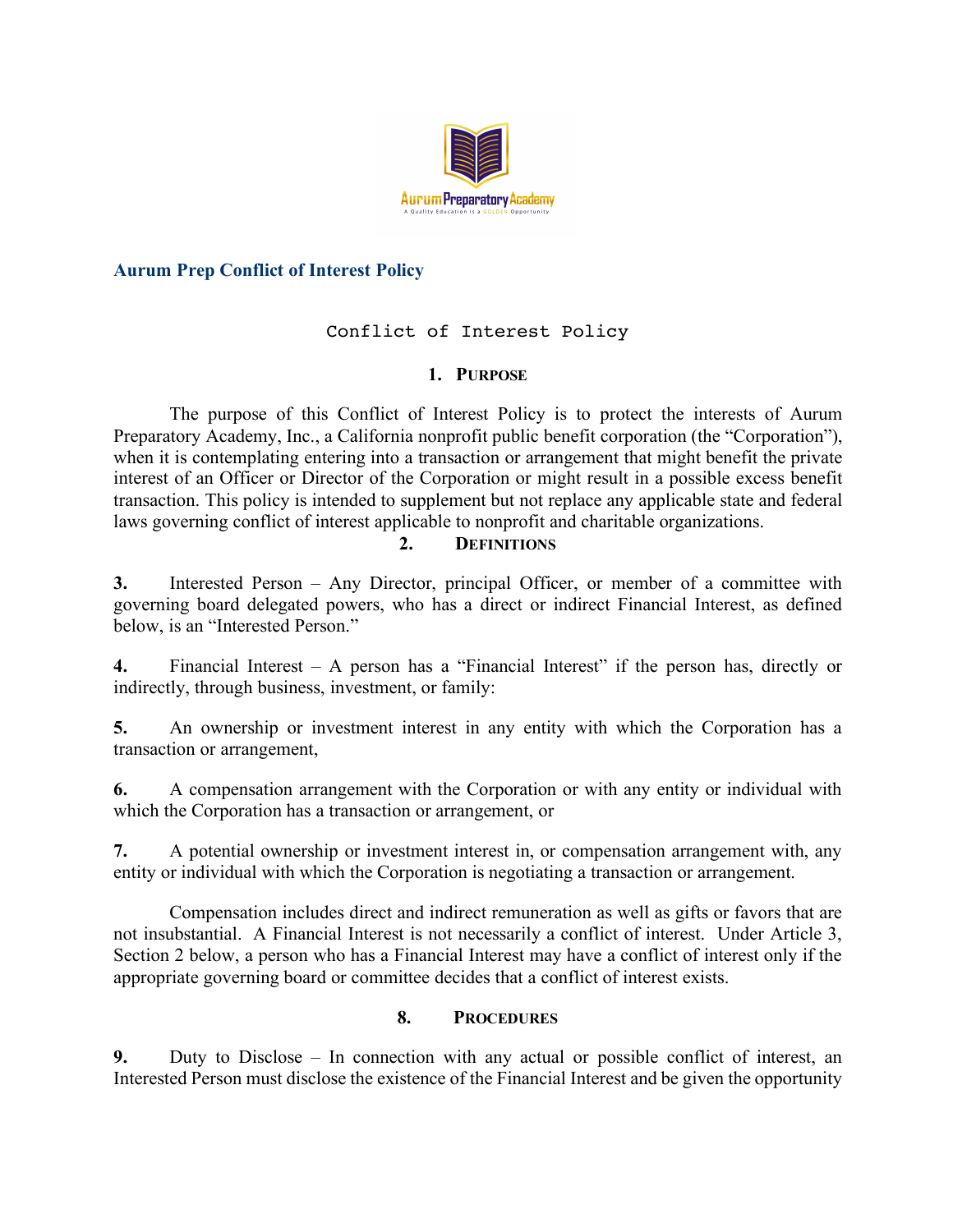to disclose all material facts to the Directors and members of committees with governing board delegated powers considering the proposed transaction or arrangement.

**10.** Determining Whether a Conflict of Interest Exists – After disclosure of the Financial Interest and all material facts, and after any discussion with the Interested Person, he or she shall leave the governing board or committee meeting while the determination of a conflict of interest is discussed and voted upon. The remaining board or committee members shall decide if a conflict of interest exists.

**11.** Procedures for Addressing the Conflict of Interest

**12.** An Interested Person may make a presentation at the governing board or committee meeting, but after the presentation, he or she shall leave the meeting during the discussion of, and the vote on, the transaction or arrangement involving the possible conflict of interest.

**13.** The chairperson of the governing board or committee shall, if appropriate, appoint a disinterested person or committee to investigate alternatives to the proposed transaction or arrangement.

**14.** After exercising due diligence, the governing board or committee shall determine whether the Corporation can obtain with reasonable efforts a more advantageous transaction or arrangement from a person or entity that would not give rise to a conflict of interest.

**15.** If a more advantageous transaction or arrangement is not reasonably possible under circumstances not producing a conflict of interest, the governing board or committee shall determine by a majority vote of the disinterested Directors whether the transaction or arrangement is in the Corporation's best interest, for its own benefit, and whether it is fair and reasonable. In conformity with the above determination it shall make its decision as to whether to enter into the transaction or arrangement.

**16.** Violations of the Conflict of Interest Policy

**17.** If the governing board or committee has reasonable cause to believe a member has failed to disclose actual or possible conflicts of interest, it shall inform the member of the basis for such belief and afford the member an opportunity to explain the alleged failure to disclose.

**18.** If, after hearing the member's response and after making further investigation as warranted by the circumstances, the governing board or committee determines the member has failed to disclose an actual or possible conflict of interest, it shall take appropriate disciplinary and corrective action.

### **19. RECORDS OF PROCEEDINGS**

The minutes of the governing board and all committees with board delegated powers shall contain: **20.** The names of the persons who disclosed or otherwise were found to have a Financial Interest in connection with an actual or possible conflict of interest, the nature of the Financial Interest, any action taken to determine whether a conflict of interest was present, and the governing board's or committee's decision as to whether a conflict of interest in fact existed.